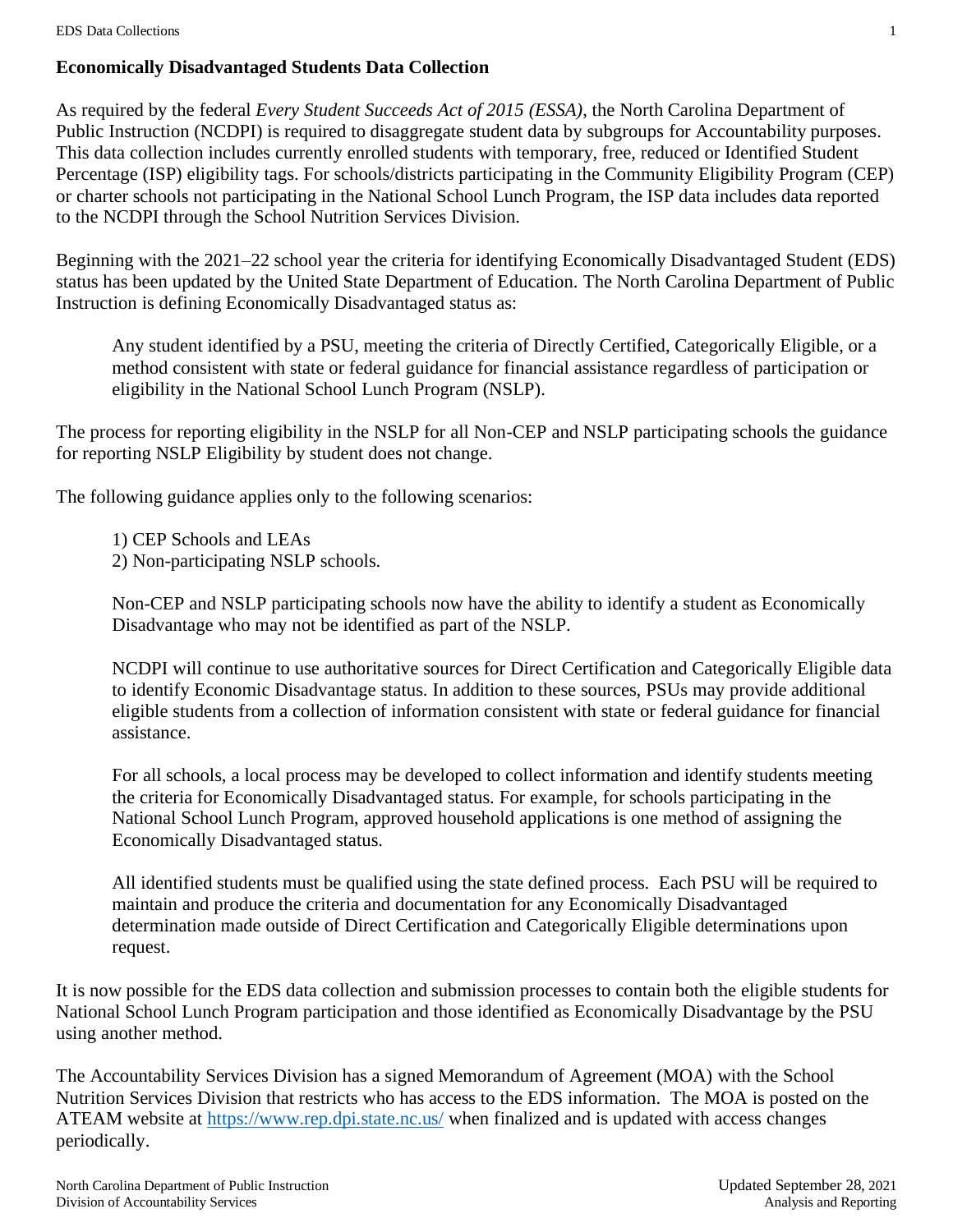The EDS files uploaded from public school unit test coordinators are checked on the 2022 Data Collection Status Viewer in the following locations. This table is automatically updated with the latest ACCDATA collection:

Monthly collections - *2022-LOC-EDS (September, October, November, January, February, March, May, June)* December collection - *2022-DEC-EDS* April collection **-** *2022-APR-EDS*

An EDS Head Count (EDSHC) report is available for all schools regardless of CEP/participating status in the status viewer at 2022-LOC-EDSHC for the monthly collections, 2022-DEC-EDSHC for the December 1 collection or 2022-APR-EDSHC for the April 1 collection.

For the 2021-22 school year, all schools, including CEP schools and non-participating charter schools, will submit an EDS file. If CEP and Non-NSLP schools do not collect the EDS data using an alternate method, they will submit a blank EDS file. EDS information for all schools can be viewed in EDSHC. EDS information submitted by schools will see eligibility information under the 123\_Count for EDS tags in EDSHC. Directly certified and categorically eligible for free meals data as reported by the School Nutrition Division can also be viewed in EDSHC under DC\_Count.

| <b>Public School Unit Type</b>                                                           | <b>Submit an EDS</b><br>file? | <b>EDS File</b><br><b>Eligibility Tags</b> | <b>Summary Information</b><br><b>Available in Status Viewer</b><br><b>EDSHC?</b> |
|------------------------------------------------------------------------------------------|-------------------------------|--------------------------------------------|----------------------------------------------------------------------------------|
| 100% National School Lunch<br>Program (NSLP) Participating Non-<br>CEP LEA's or Charters | <b>Yes</b>                    | 1,2,3,7 or 9                               | Yes                                                                              |
| 100% CEP LEA's or Charters                                                               | Yes                           |                                            | Yes                                                                              |
| Mixed CEP/Non-CEP                                                                        | Yes                           | 1,2,3,7,9                                  | Yes                                                                              |
| <b>Non-NSLP Participating Charters</b>                                                   | Yes                           |                                            | Yes                                                                              |

FERPA and the MOA with the NCDPI Student Nutrition Services Division prohibits the improper disclosure of personally identifiable information derived from education records as well as the requirement to provide certain privacy protections for those education records. As a result, these EDS files may not be placed anywhere except the ACCDATA folder for transfer to the NCDPI and not permanently stored on any electronic devices (smartphones, laptops, etc.) or other storage device that can be lost or stolen without encryption. Additionally, student EDS flags will not be available in any student level reports created by the Accountability Services Division of the NCDPI including but not limited to all student level audit files.

# File specification for public school units

# *Description*

This file is used by Accountability Services to identify which currently enrolled students within the LEA/charter/lab school are economically disadvantaged. See the supplemental guidance at the end of this document for the new monthly file submissions.

The EDS files are checked on the 2022 Data Collection Status Viewer at *2022-DEC-EDS or 2022-APR-EDS*.

- Include currently enrolled students with temporary (code 1), free (code 2), reduced (code 3) PSU identified (code 7).
- Include currently enrolled students who completed a household application but were denied (code 9) for PEBT purposes.
- Full pay or withdrawn students should not be included.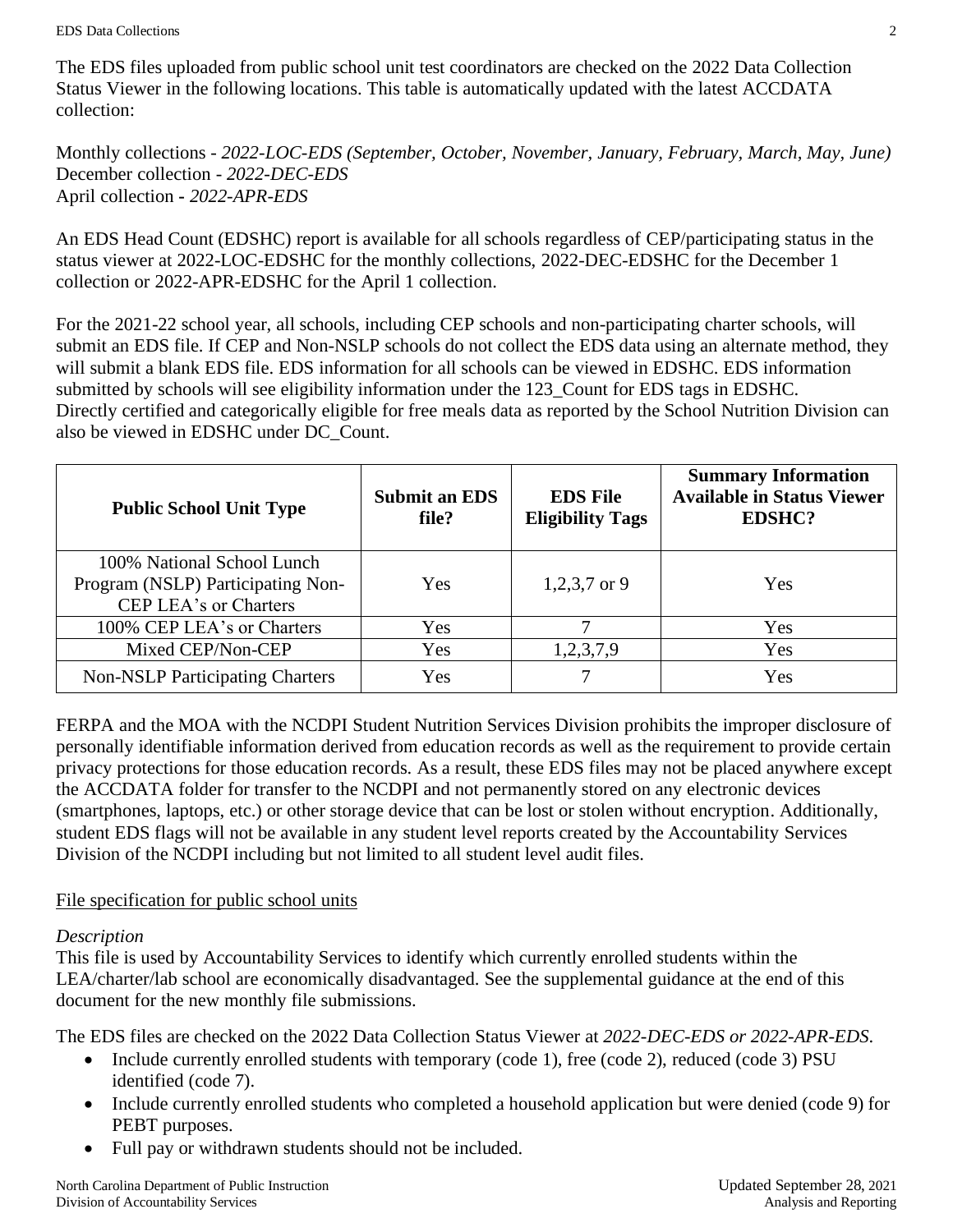- Currently enrolled students not listed in this file will automatically be considered non-EDS.
- *IMPORTANT NOTE*: The data collection must include students at all grade levels Pre-K-13 (including XG). Charter schools should not submit Pre-K data.

### *Filename:*

The filename is EDS###.TXT where ### is the PSU code. The file can be uploaded through NC Tools or manually. For the EDS file to be uploaded automatically using the backup function to SSH through NCTools, the file must be in the correct location:

Monthly – C:\ACCDATA\2022\LOC December - C:\ACCDATA\2022\DEC April - C:\ACCDATA\2022\APR

> *Note*: Charter/Lab schools will manually upload the EDS file to the SSH server in the appropriate directory following the directions provided by the RAC office.

# *Due Date***:**

Monthly data collections are due on the first of each month. Files must be uploaded to the SSH and accepted as complete no later than the seventh of the month. Data collected on or by December 1, 2021 must be uploaded to the SSH, viewed and accepted as complete in the Status Viewer by December 7, 2021. The data collected on April 1, 2022 must be uploaded to the SSH, viewed and accepted as complete in the Status Viewer by April 8, 2022.

### *File Format*

- Tab delimited. Each value is separated by exactly one tab character.

- The first row must be the column header row, with each cell containing its column name.

#### *Column Headers and Descriptions*

| school_code      | The official 6-digit School code.                                                          |
|------------------|--------------------------------------------------------------------------------------------|
|                  | For charters and lab schools, this will be an alphanumeric code such as "01A000".          |
| student id       | This is the PowerSchool student ID.                                                        |
| first_name       | The student's legal first name.                                                            |
| last name        | The student's legal surname.                                                               |
| eligibility_code | This tag should indicate the current Free/reduced lunch eligibility status of the student. |
| eligibility_date | This is the date the student's eligibility starts with format MM/DD/YYYY.                  |

# *The accepted eligibility tag values are:*

- 1 = Temporarily Free or Reduced (Treated as Free)
- $2 =$  Free
- $3 =$ Reduced
- $7 =$  PSU identified students

# *Code used for additional PEBT purposes:*

9 = Denied (Household applications submitted for the SY 2021-2022 but did not qualify)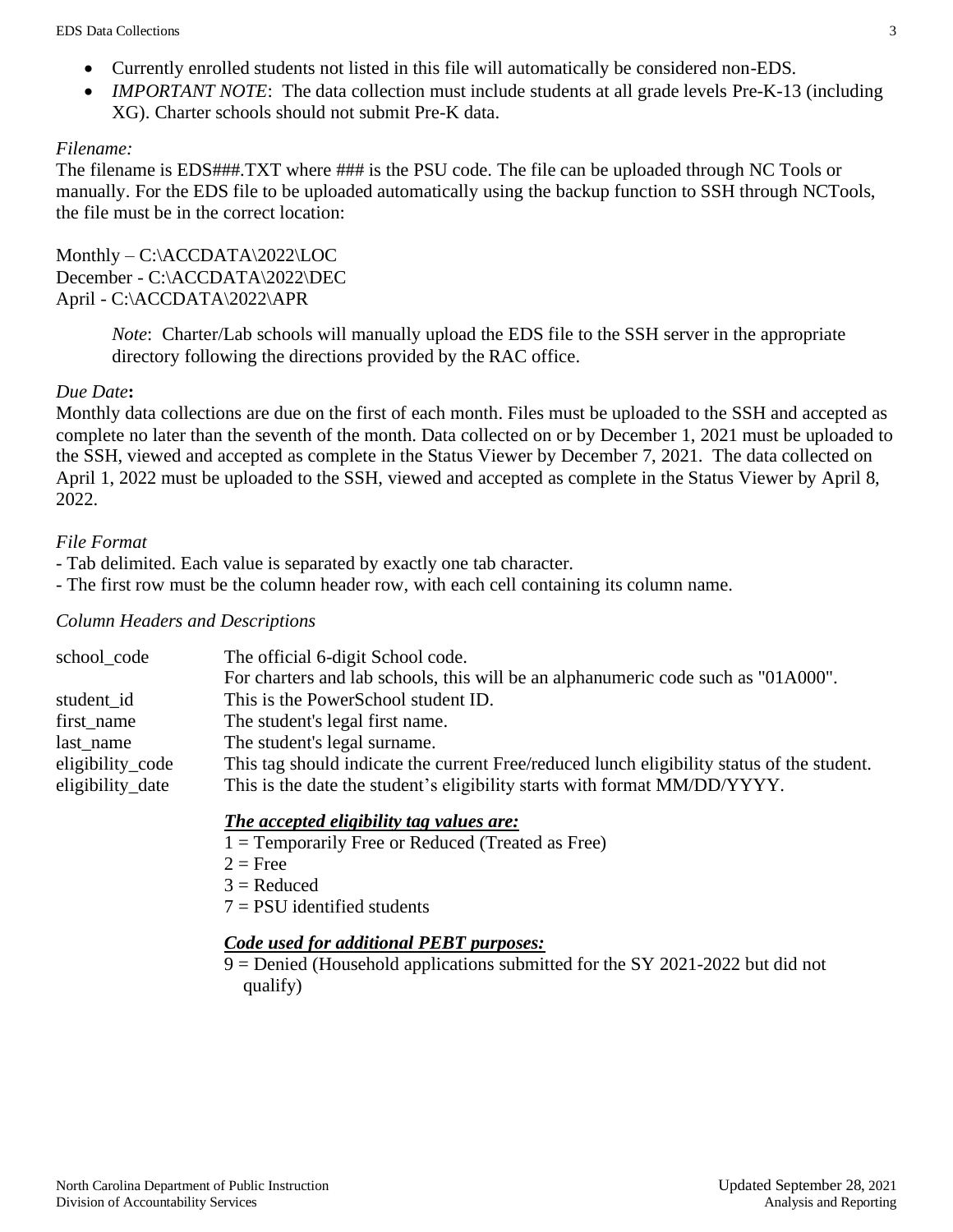### *Sample Output on Status Viewer of the EDSHC File for ALL Schools*

See the sample screen shot below from a PSU as of December 1 collection that has a combination of CEP schools and traditional EDS schools. Note: The Pct\_EDS columns include the percent of students in grades PK-13 (including XG) for auditing purposes (Note – Pre-K students in charter schools are not to be included in the schools EDS files).

#### Common errors:

If a  $0^*$  is noted in the Pct EDS column verify and/or correct (this list is not exhaustive, just the most common):

- a. There is a coding mis-match with CEP designation and student coding
	- b. There are students not coded in the source file
	- c. There are no students in the school who qualify as EDS this should be a **RARE** occurrence (if this is the case, the warning can be ignored)

| Lea/School<br><b>Display</b><br>$\blacksquare$ Pending<br>■ Submitted          | -20D-MEMBER<br>-DEC-ACCDATA<br>-DEC-ACCTEST<br>-DEC-MEMBER<br>-DEC-EDS<br>-DEC-EDSHC<br>-FDF-ACCDATA<br>-FDF-ACCTEST |       | <b>EOC EOG</b><br>▼<br>School Name<br>Summary<br>$\bigcirc$ Detail | $\triangle$ Okay<br>▼<br>■ Failed               | <b>File Status</b><br>■ Warnings<br>$\blacksquare$ Missing<br>$\Box$ Not Expected | Span<br>$\leq K-2$<br>$\triangle$ Elem<br>$\blacksquare$ Middle<br>$\blacksquare$ High<br>■ Ungraded | с |
|--------------------------------------------------------------------------------|----------------------------------------------------------------------------------------------------------------------|-------|--------------------------------------------------------------------|-------------------------------------------------|-----------------------------------------------------------------------------------|------------------------------------------------------------------------------------------------------|---|
| Control: ReportTitle: EDS HC for<br>EDS HC: ProcessTime:<br>EDS_HC:<br>EDS HC: |                                                                                                                      | 11:44 |                                                                    |                                                 |                                                                                   |                                                                                                      |   |
| EDS HC: Info: School                                                           | Span                                                                                                                 |       |                                                                    | Enrolled 123_Count DC_Count School_Type Pct_EDS |                                                                                   |                                                                                                      |   |
| EDS HC: Info:                                                                  | PK-05                                                                                                                | 500   |                                                                    | 391                                             | <b>CEP</b>                                                                        | 78                                                                                                   |   |
| EDS_HC: Info:                                                                  | 09-12                                                                                                                | 946   | 258                                                                |                                                 |                                                                                   | 27                                                                                                   |   |
| EDS HC: Info:                                                                  | PK-05                                                                                                                | 458   |                                                                    | 283                                             | CEP                                                                               | 62                                                                                                   |   |
| EDS_HC: Info:                                                                  | PK-05                                                                                                                | 572   |                                                                    | 238                                             | <b>CEP</b>                                                                        | 42                                                                                                   |   |
| EDS_HC: Info:                                                                  | PK-05                                                                                                                | 779   | 302                                                                |                                                 |                                                                                   | 39                                                                                                   |   |
| EDS HC: Info:                                                                  | 09-12                                                                                                                | 661   |                                                                    | 430                                             | <b>CEP</b>                                                                        | 65                                                                                                   |   |
| EDS HC: Info:                                                                  | 09-12                                                                                                                | ø     | 0                                                                  |                                                 |                                                                                   | $\overline{\phantom{a}}$                                                                             |   |
| EDS HC: Info:                                                                  | PK-05                                                                                                                | 683   | 287                                                                | $\overline{\phantom{a}}$                        |                                                                                   | 41                                                                                                   |   |
| EDS HC: Info:                                                                  | 09-12                                                                                                                | 186   |                                                                    | 55                                              | CEP                                                                               | 30                                                                                                   |   |
| EDS HC: Info:                                                                  | PK-05                                                                                                                | 61    | 41                                                                 |                                                 |                                                                                   | 38                                                                                                   |   |
| EDS HC: Info:                                                                  | PK-05                                                                                                                | 794   | 181                                                                |                                                 |                                                                                   | 23                                                                                                   |   |
| EDS_HC: Info:                                                                  | 06-08                                                                                                                | 1126  | 521                                                                |                                                 |                                                                                   | 46                                                                                                   |   |
| EDS HC: Info:                                                                  | PK-05                                                                                                                | 245   |                                                                    | 199                                             | <b>CEP</b>                                                                        | 81                                                                                                   |   |

*Verifying and Correcting Errors and Warning Messages*

1. 123\_Count is zero. Check EDS file submission

The specified school in this warning is a NSLP participating school, but the EDS file does not contain any students identified as EDS. The TC should work with School Nutrition to identify why the school has no EDS students. A new file should be uploaded if the school does have EDS students. If the school has no EDS students, the TC should email an explanation of why to the RAC for documentation purposes.